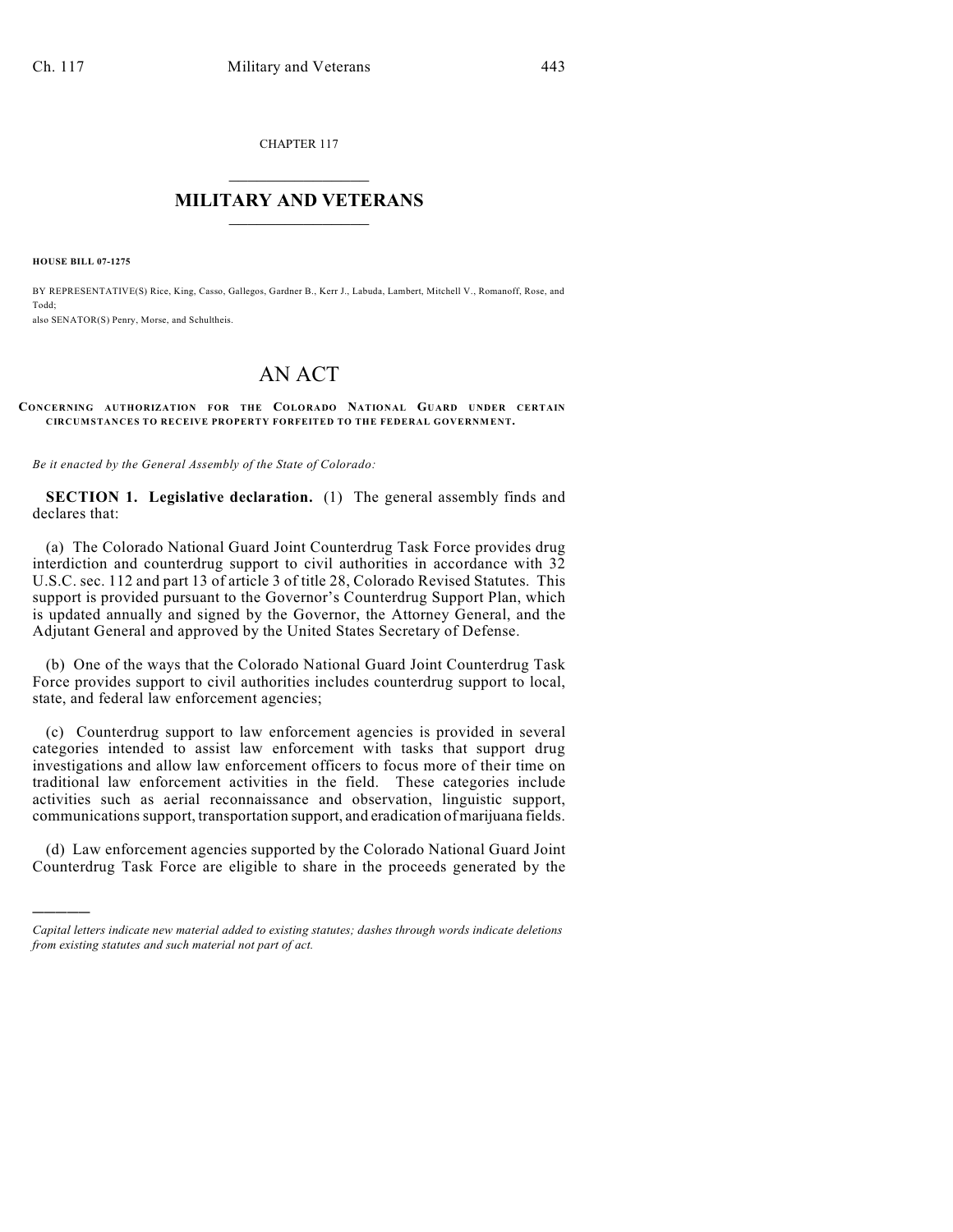federal asset forfeiture program. However, the Colorado National Guard is not designated as a law enforcement agency under state law, therefore it is not eligible to participate in the sharing of federally forfeited property.

(2) Therefore, the general assembly finds and declares that it is appropriate to designate the Colorado National Guard as a law enforcement agency for the limited purpose of sharing in the federal asset forfeiture program when operating under the authority of the Governor's Counterdrug Support Plan in accordance with state and federal law.

**SECTION 2.** 16-13-601, Colorado Revised Statutes, is amended to read:

**16-13-601. Receipt of federally forfeited property.** Any agency charged with the enforcement of the laws of this state, INCLUDING THE COLORADO NATIONAL GUARD WHEN PARTICIPATING IN OPERATIONS PURSUANT TO THE DRUG INTERDICTION AND ENFORCEMENT PLAN REQUIRED BY PART 13 OF ARTICLE 3 OF TITLE 28, C.R.S., is authorized to accept, receive, dispose of, and expend the property or proceeds from any property forfeited to the federal government and allocated to such agency by the United States attorney general pursuant to 21 U.S.C. 881 (e). Such revenues shall be in addition to the moneys appropriated to such law enforcement agency by the general assembly or any unit of local government. Said property or proceeds may be credited to any lawfully created fund designated to receive proceeds of forfeitures. Any proceeds received pursuant to this section are exempt from the distribution requirements of section 16-13-311 (3) (a).

**SECTION 3.** 28-3-1303, Colorado Revised Statutes, is amended to read:

**28-3-1303. Drug interdiction and enforcement plan - requirements.** (1) The drug interdiction and enforcement plan required by this part 13 shall be in compliance with the provisions set forth in P.L. PUB.L. 100-456, section 1105, and shall specifically request the secretary of defense to provide sufficient funds for the pay, allowances, clothing, subsistence, gratuities, travel, and related expenses of personnel of the National Guard when utilized in conjunction with the plan. The plan shall specify that such funds are to be used solely for the purpose of drug interdiction and enforcement operations and for the operation and maintenance of the equipment and facilities of the National Guard when used in conjunction with such plan.

(2) NOTWITHSTANDING ANY OTHER PROVISION OF LAW, WHEN PARTICIPATING IN OPERATIONS PURSUANT TO THE DRUG INTERDICTION AND ENFORCEMENT PLAN REQUIRED BY THIS PART 13, THE NATIONAL GUARD SHALL BE CONSIDERED A LAW ENFORCEMENT AGENCY OF THE STATE FOR PURPOSES OF ACCEPTING, RECEIVING, DISPOSING OF, AND EXPENDING THE PROPERTY AND PROCEEDS FROM ANY PROPERTY FORFEITED TO THE FEDERAL GOVERNMENT AND ALLOCATED TO THE NATIONAL GUARD PURSUANT TO SECTION 16-13-601, C.R.S.

**SECTION 4.** Part 13 of article 3 of title 28, Colorado Revised Statutes, is amended BY THE ADDITION OF A NEW SECTION to read:

**28-3-1305. Department of military and veterans affairs counterdrug program federal forfeiture fund - creation.** ANY MONEYS ACCEPTED BY THE